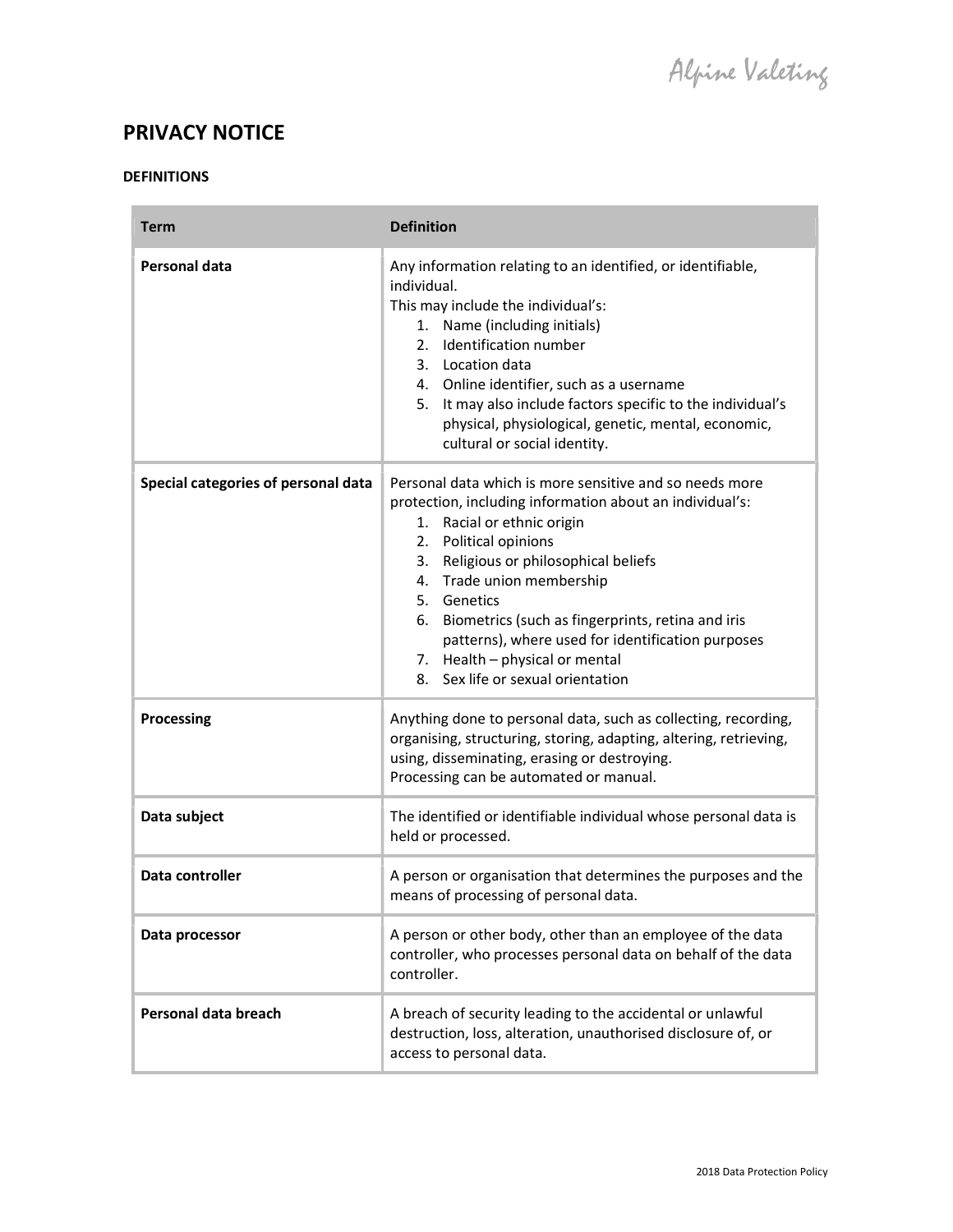Alpine Valeting

#### Who processes your information?

Alpine Valeting is the data controller of the personal information you provide to us. This means the company determines the purposes for which, and the manner in which, any personal data relating to clients is processed.

Ms Sarah Broadfoot, hubulu.com Ltd, 4 The Axium Centre, Dorchester Road POOLE BH16 6FE acts as a representative for the company with regard to its data controller responsibilities; they can be contacted on 07956 411172 or info@alpinevaleting.co.uk

In some cases, your data will be outsourced to a third-party processor; however, this will only be done with your consent, unless the law requires the company to share your data. Where the company outsources data to a third-party processor, the same data protection standards that Alpine Valeting upholds are imposed on the processor.

The role of the Data Protection Officer (DPO) is to oversee and monitor the company's data protection procedures, and to ensure they are compliant with the GDPR. You can also find out about the General Data Protection Regulations and Data Protection Act 2018 and your rights on the Information Commissioners Website www.ico.org.uk

#### Why do we collect and use your information?

Alpine Valeting holds the legal right to collect and use personal data relating to our clients and our staff. We collect such non-personal and personal information for the following purposes:

- 1. To provide and operate the Services;
- 2. To provide our Users with ongoing customer assistance and technical support;
- 3. To be able to contact our Visitors and Users with general or personalised service-related notices and promotional messages;
- 4. To create aggregated statistical data and other aggregated and/or inferred Non-personal Information, which we or our business partners may use to provide and improve our respective services;
- 5. To comply with any applicable laws and regulations.

We receive, collect and store any information you enter on our website or provide us in any other way. In addition, we collect the Internet protocol (IP) address used to connect your computer to the Internet; login; e-mail address; password; computer and connection information and purchase history. We may use software tools to measure and collect session information, including page response times, length of visits to certain pages, page interaction information, and methods used to browse away from the page.

We also collect personally identifiable information (including name, email, password, communications); payment details (including credit card information), comments, feedback, product reviews, recommendations, and personal profile.

When you conduct a transaction on our website, as part of the process, we collect personal information you give us such as your name, address and email address. Your personal information will be used for the specific reasons stated above only.

We may also receive information for staff and job applicants regarding them from their existing or previous employer/ company.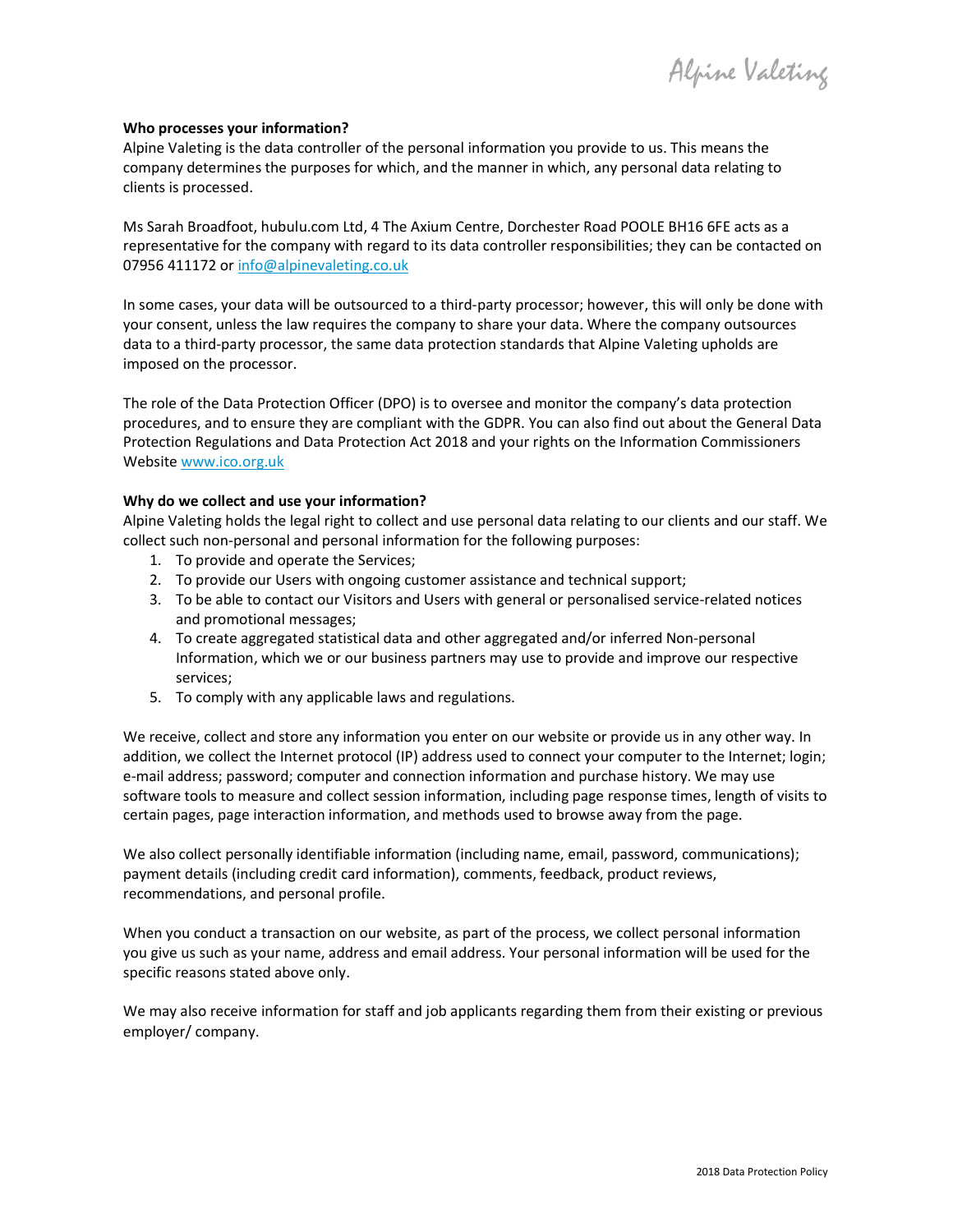Alpine Valeting

Our company is hosted on the Wix.com platform. Wix.com provides us with the online platform that allows us to sell our products and services to you. Your data may be stored through Wix.com's data storage, databases and the general Wix.com applications. They store your data on secure servers behind a firewall.

All direct payment gateways offered by Wix.com and used by our company adhere to the standards set by PCI-DSS as managed by the PCI Security Standards Council, which is a joint effort of brands like Visa, MasterCard, American Express and Discover. PCI-DSS requirements help ensure the secure handling of credit card information by our store and its service providers. Alpine Valeting will not share or sell your personal information with any third parties, unless the law and our policies allows us to do so.

We may contact you to notify you regarding your account, to troubleshoot problems with your account, to resolve a dispute, to collect fees or monies owed, to poll your opinions through surveys or questionnaires, to send updates about our company, or as otherwise necessary to contact you to enforce our User Agreement, applicable national laws, and any agreement we may have with you. For these purposes we may contact you via email, telephone, text messages, and postal mail.

If you don't want us to process your data anymore, please contact us at info@alpinevaleting.co.uk or send us mail to hubulu.com Ltd, 4 The Axium Centre, Dorchester Road POOLE BH16 6FE.

We reserve the right to modify this privacy policy at any time, so please review it frequently. Changes and clarifications will take effect immediately upon their posting on the website. If we make material changes to this policy, we will notify you here that it has been updated, so that you are aware of what information we collect, how we use it, and under what circumstances, if any, we use and/or disclose it.

If you would like to: access, correct, amend or delete any personal information we have about you, you are invited to contact us at info@alpinevaleting.co.uk or send us mail to hubulu.com Ltd, 4 The Axium Centre, Dorchester Road POOLE BH16 6FE.

#### What are your rights?

Our clients have the following rights in relation to the processing of their personal data. You have the right to:

- 1. Be informed about how Alpine Valeting uses your personal data
- 2. Request access to the personal data that Alpine Valeting holds
- 3. Request that your personal data is amended if it is inaccurate or incomplete
- 4. Request that your personal data is erased where there is no compelling reason for its continued processing
- 5. Request that the processing of your data is restricted
- 6. Object to your personal data being processed

To make a request for your personal information, please contact our Data Protection Officer. Where the processing of your data is based on your consent, you have the right to withdraw this consent at any time.

If you have a concern about the way Alpine Valeting is collecting or using your personal data, you can raise a concern with the Information Commissioner's Office (ICO). The ICO can be contacted on 0303 123 1113, Monday-Friday 9am-5pm or via the website www.ico.org.uk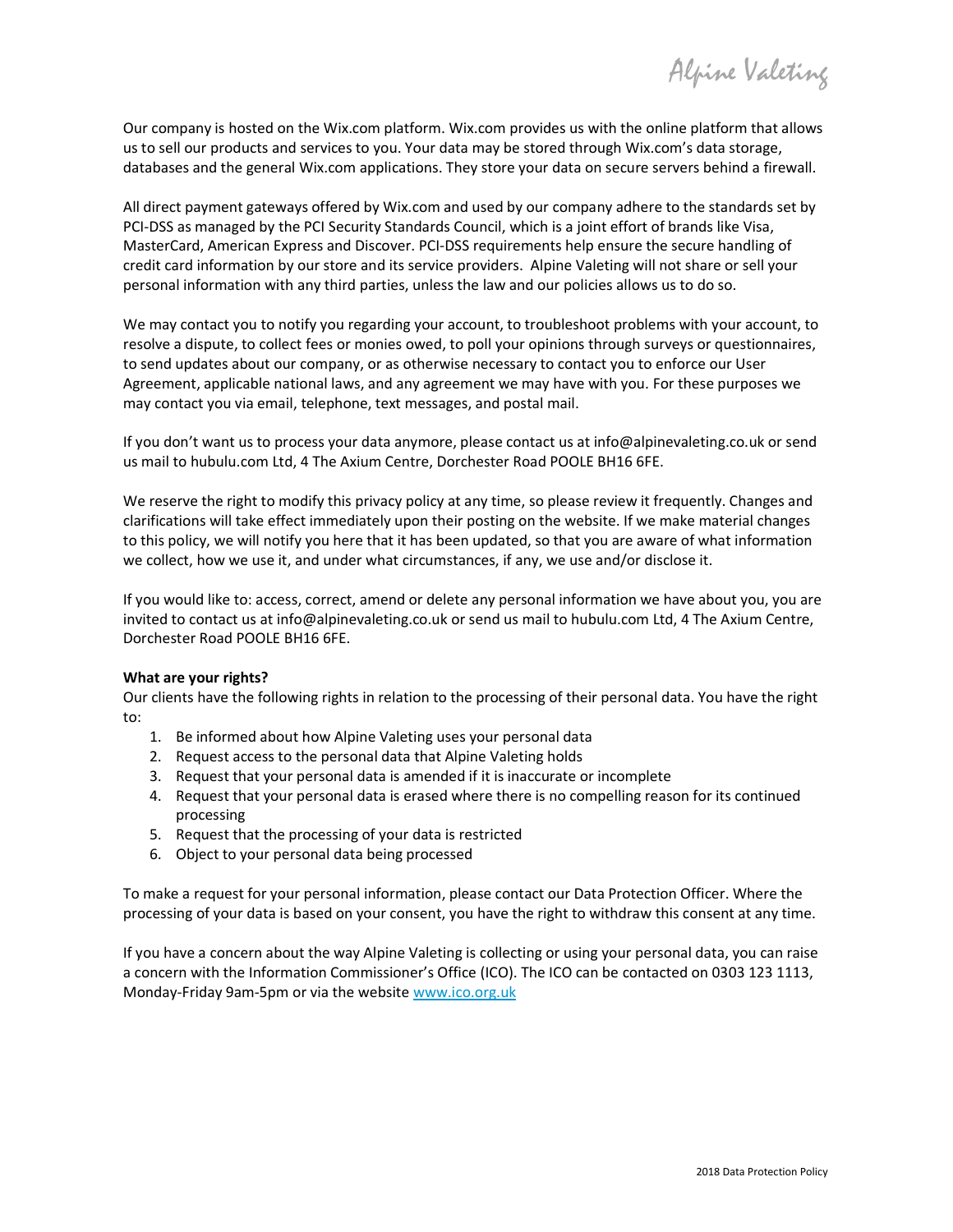Alpine Valeting

## APPENDIX 1 PERSONAL DATA BREACH PROCEDURE

This procedure is based on guidance on personal data breaches produced by the ICO.

On finding or causing a breach, or potential breach, the staff member or data processor must immediately notify the Data Protection Officer (DPO). The DPO will investigate the report and determine whether a breach has occurred. To decide, the DPO will consider whether personal data has been accidentally or unlawfully:

- 1. Lost
- 2. Stolen
- 3. Destroyed
- 4. Altered
- 5. Disclosed or made available where it should not have been
- 6. Made available to unauthorised people

The DPO will alert the Managing Director and any client(s) affected by the breach. The DPO will make all reasonable efforts to contain and minimise the impact of the breach, assisted by relevant staff members or data processors where necessary. (Actions relevant to specific data types are set out at the end of this procedure). The DPO will assess the potential consequences, based on how serious they are, and how likely they are to happen.

The DPO will work out whether the breach must be reported to the ICO. This must be judged on a case-bycase basis. To decide, the DPO will consider whether the breach is likely to negatively affect people's rights and freedoms, and cause them any physical, material or non-material damage (e.g. emotional distress), including through:

- 1. Loss of control over their data
- 2. Discrimination
- 3. Identify theft or fraud
- 4. Financial loss
- 5. Unauthorised reversal of pseudonymisation (for example, key-coding)
- 6. Damage to reputation
- 7. Loss of confidentiality
- 8. Any other significant economic or social disadvantage to the individual(s) concerned

If it's likely that there will be a risk to people's rights and freedoms, the DPO must notify the ICO. The DPO will document the decision (either way), in case it is challenged at a later date by the ICO or an individual affected by the breach. Documented decisions are stored on the company's computer system.

Where the ICO must be notified, the DPO will do this via the 'report a breach' page of the ICO website within 72-hours. As required, the DPO will set out:

- 1. A description of the nature of the personal data breach including, where possible:
- 2. The categories and approximate number of individuals concerned
- 3. The categories and approximate number of personal data records concerned
- 4. The name and contact details of the DPO
- 5. A description of the likely consequences of the personal data breach
- 6. A description of the measures that have been, or will be taken, to deal with the breach and mitigate any possible adverse effects on the individual(s) concerned

If all the above details are not yet known, the DPO will report as much as they can within 72-hours. The report will explain that there is a delay, the reasons why, and when the DPO expects to have further information. The DPO will submit the remaining information as soon as possible.